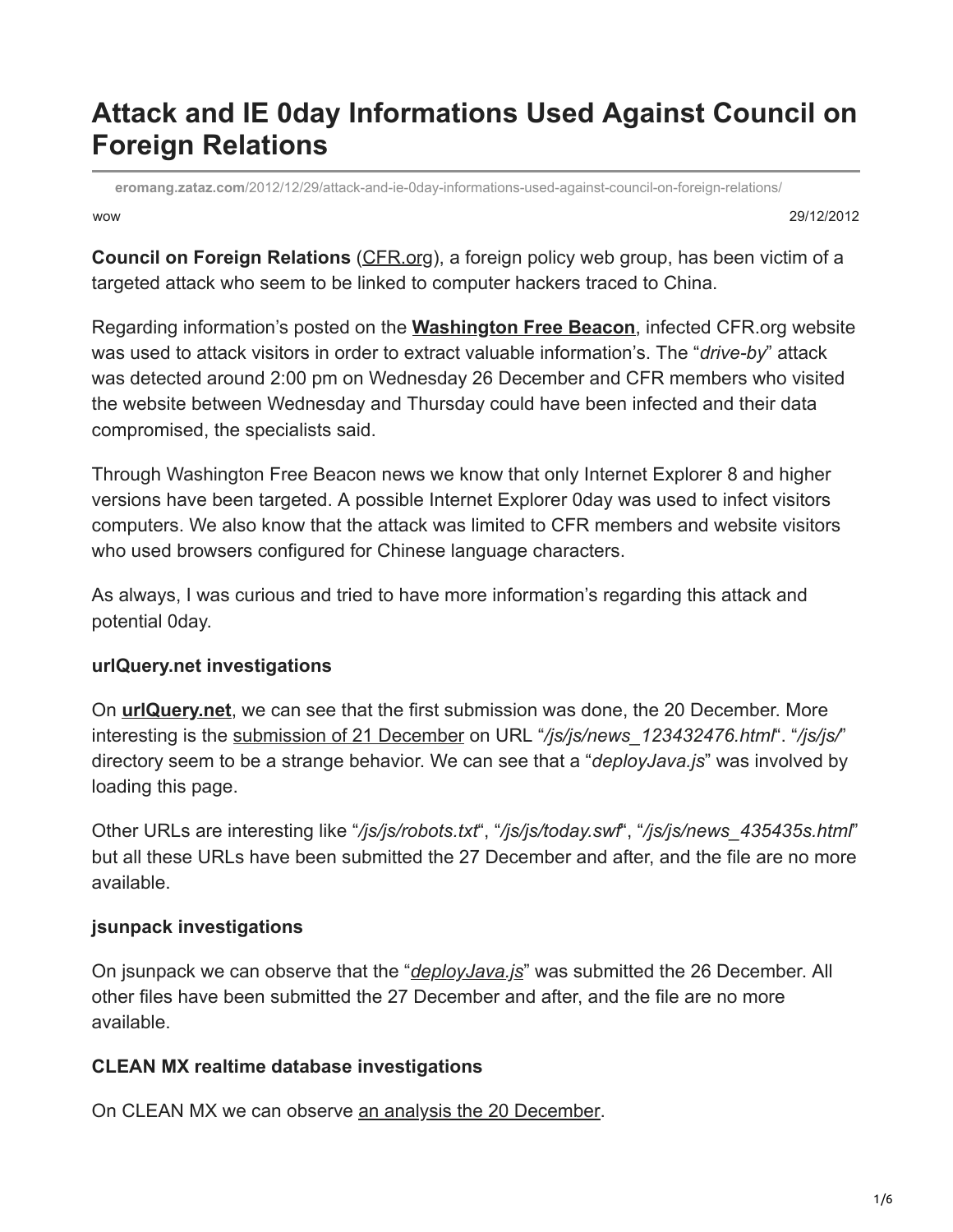Why so many parallel submission ? Ok guys, the infection has started since minimum the 20 December, so not since Wednesday 26 December. Now, if you have some skill in researching information's and if you are still curious, you will find part of the "*drive-by*" attack source code. By doing some additional researches I found the source code of the "drive-by" attack, and I can confirm you that this attack has started since minimum the 7 December !



#### **Let analyze this source code.**

I can confirm that only visitors with Internet Explorer 8 and higher versions have been targeted.



But, a fact who was not pointed is if the visitor don't has Adobe Flash, he will not be part of the party, Flash free Internet Explorer are not targeted.



I can also confirm that visitors who used browsers configured for Chinese language characters were targeted, but also Taiwanese and American visitors…



If you load the malicious page for the first time, a "*visit*" named cookie is create with a lifetime of 7 days through the "*DisplayInfo()*" function. If you have already a cookie, you will no more be exploited until the expiration of the cookie.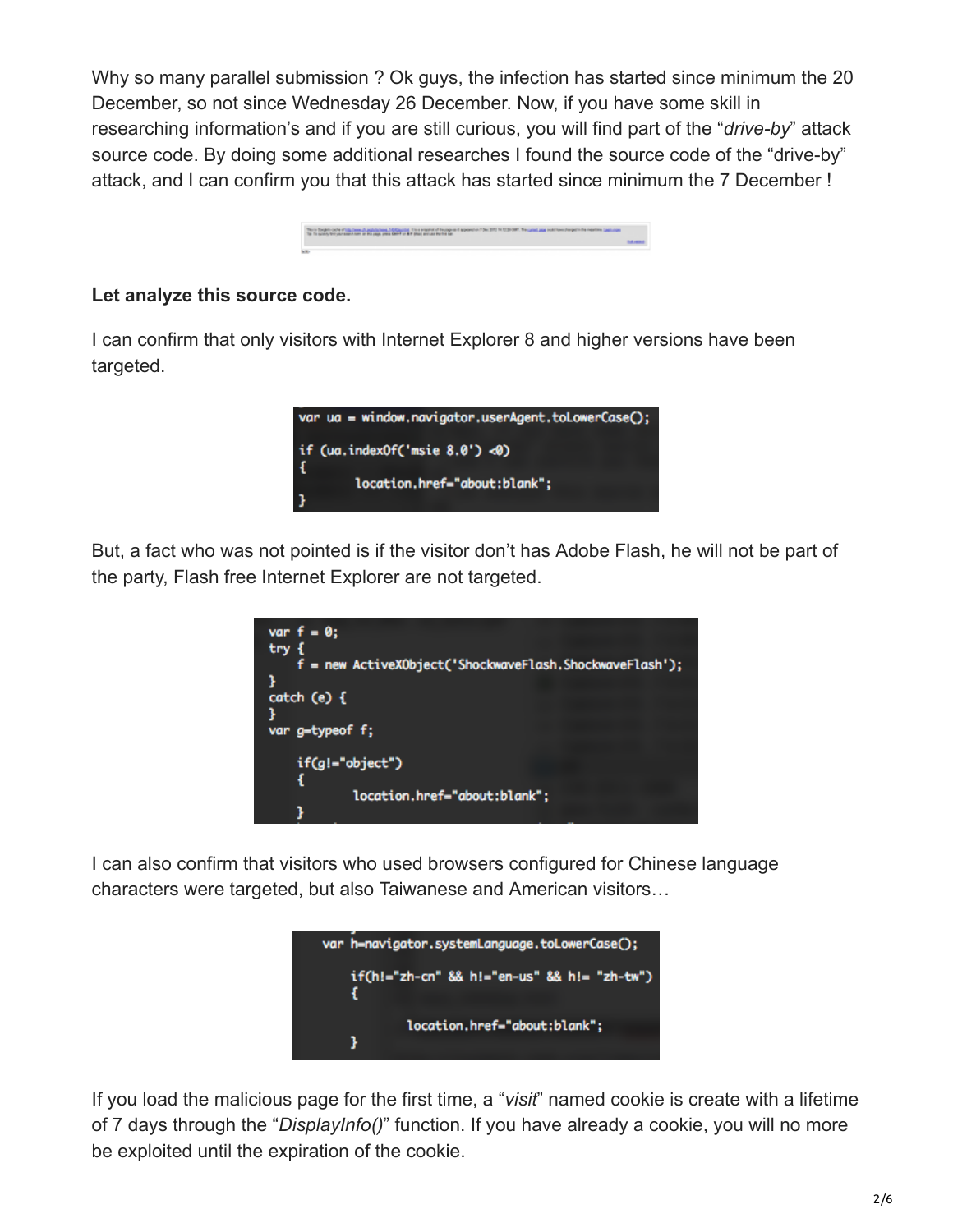

Then the page is loading the "*download*" Javascript function. This function is trying a XML HTTP request to a "*xsainfo.jpg*" file. After some discussion with [@binjo,](https://twitter.com/binjo) it could be that "*xsainfo.jpg*" maybe just a clean file, ajax trick to call the "*callback*" function.



"*xsainfo.jpg*" file is maybe "*320e0729e1a50fd6a2aebf277cfcad66*" found on [VirScan](http://r.virscan.org/7985b346f75a60148ace03b31f1a37fe) and [VirusTotal.](https://www.virustotal.com/file/e4b7b8dd6a4f9dc93b14205ef7d41647ce5c6b18a1194bd88d3205deb7bf26fa/analysis/) This file was submitted the 13 December.

The "*callback*" function verifies if the "*xsainfo.jpg*" has been loaded and that a "*200*" HTTP status code has been returned.



If the visitor operating system is Windows 7 or Windows 2008 R2, an Office document is opened through the "*SharePoint.OpenDocuments*" ActiveX control. Depending the way the document is opened the "*key*" variable is initiated with funny values "*boy*" or "*girl*". I'm not specialist in this domain, maybe one of the blog post reader could provide some more information's.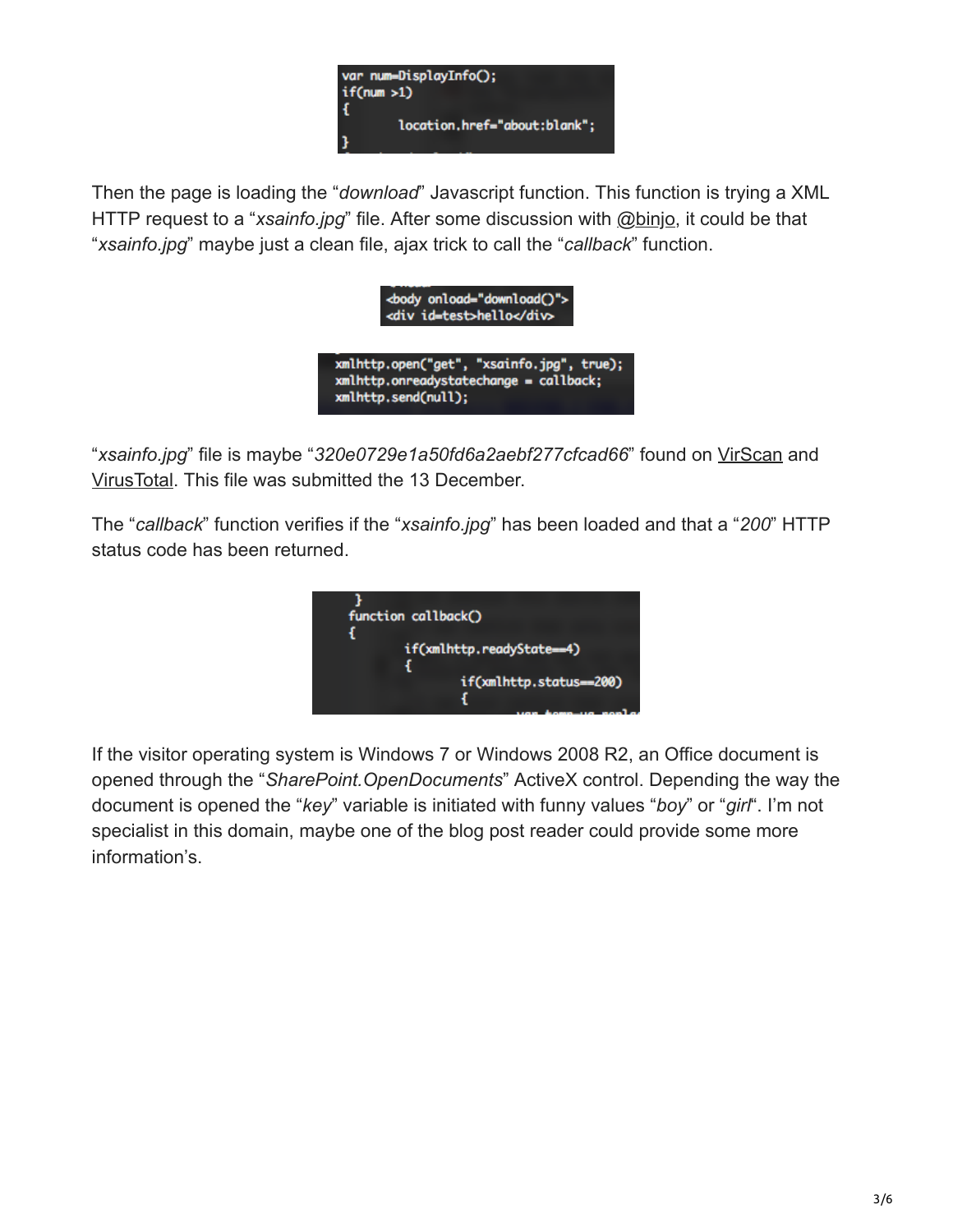```
if (temp.indexOf("nt6.1")>-1) {
var key = "";
var ma = 0;
try fma = new ActiveXObject("SharePoint.OpenDocuments.4");
ł
catch (e) {
1
var mb = 0;
try fmb = new ActiveXObject("SharePoint.OpenDocuments.3");
ł
catch (e) {
ι
if ((typeof ma) == "object" && (typeof mb) == "object") {
         key = "girl";else if ((typeof ma) == "number" && (typeof mb) == "object") {
         key = "boy":3
```
Depending if you are "*girl*" or a "*boy*", the "*test*" division of the HTML document will be manipulated, a "*today.swf*" flash object will be loaded plus a "*news.html*" iframe.



If you are not a "*girl*" or a "*boy*", you will need to have Java SE 6, but not JSE 7, in order to load the two same files as previously mentioned. If the visitor operating system is Windows XP, the "*test*" division of the HTML document will be also manipulated, and the two same files are loaded.



Unfortunately, actually I didn't find these two files, but after more discussions with [@binjo](https://twitter.com/binjo) it could be that the swf is used to setup payload, "*news.html*" used to trigger the vulnerability.

So if 0day exist, this 0day is surely in "*news.html*" file, and it is also sure that this targeted attack has not begin on Wednesday, not only targeted visitors who used browsers configured for Chinese language characters.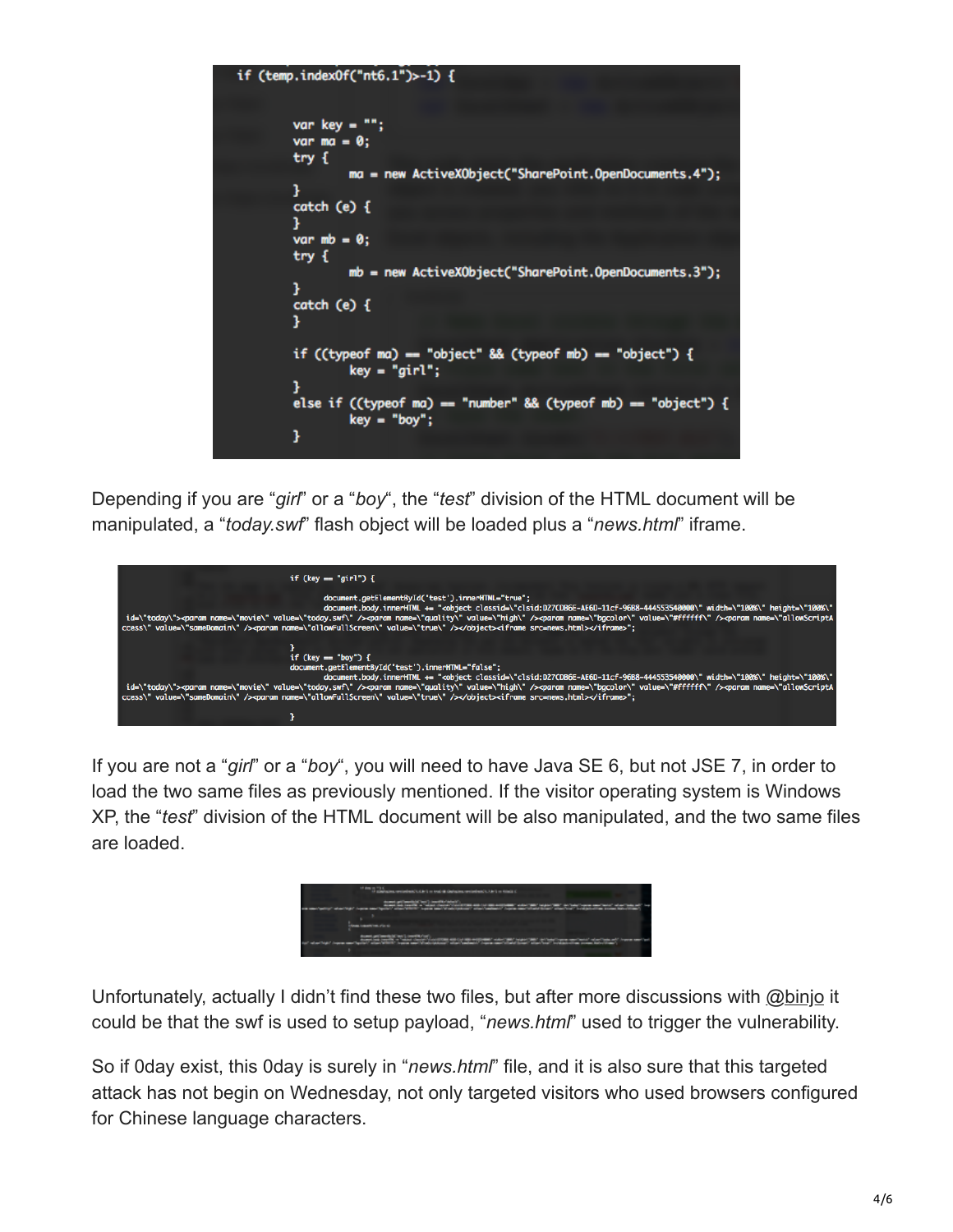I keep you in touch if I have additional information's regarding this potential new Internet Explorer 0day.

# **Update 1 – 12/29 2am:**

FireEye has post some [additional information's](https://www.fireeye.com/blog/) regarding the attack. It seem that "*today.swf*" trigger a heap spray in Internet Explorer in order to complete the compromise. Once the browser is exploited, it appears to download "xsainfo.jpg," which is the dropper encoded using single-byte XOR (key: 0x83, ignoring null bytes).

What is also new regarding FireEye blog post is that their version is targeting English (U.S.), Chinese (China), Chinese (Taiwan), Japanese, Korean, or Russian. My version of 7 December was only targeting English (U.S.), Chinese (China), Chinese (Taiwan), so the guys had time to release new version of they're code during this elapse of time. Also they didn't mention the news.html file.

# **Update 2 – 12/29 11am:**

[@binjo](https://twitter.com/binjo) has release further information's regarding "*new IE 0day coming[mshtml!CDwnBindInfo object use after free vulnerability"](http://blog.vulnhunt.com/index.php/2012/12/29/new-ie-0day-coming-mshtmlcdwnbindinfo-object-use-afte)*.

Also, I can observe that a certain number of people have samples of the 0day, I could not imagine that an active exploit will not be out before the end of the year.

# **Update 3 – 12/29 6pm:**

AlienVault has publish more [detailed information's](http://labs.alienvault.com/labs/index.php/2012/just-another-water-hole-campaign-using-an-internet-explorer-0day/) regarding the attack and the 0day.

# **Update 4 – 12/29 10pm:**

@\_sinn3r is on the way to deliver a Metasploit module for the CFR.org 0day exploit.

[#Metasploit](https://twitter.com/hashtag/Metasploit?src=hash) exploit for IE CDwnBindInfo [#0day](https://twitter.com/hashtag/0day?src=hash) on the way: [http://t.co/BY6ypD1n](https://t.co/BY6ypD1n)

 $-$  sinn3r ( $@$  sinn3r) [December 29, 2012](https://twitter.com/_sinn3r/status/285125607950520320)

# **Update 5 – 12/30 00am:**

Microsoft has release MSA-2794220 and confirm the vulnerability targeting Internet Explorer 6, Internet Explorer 7, and Internet Explorer 8. Internet Explorer 9 and Internet Explorer 10 are not affected by the vulnerability. [CVE-2012-4792](https://www.cve.mitre.org/cgi-bin/cvename.cgi?name=CVE-2012-4792) has been assigned to this vulnerability.

# **Update 6 – 12/30 2am:**

Metasploit team has release the Microsoft Internet Explorer 0day.

https://twitter.com/\_juan\_vazquez\_/status/285186813637849088